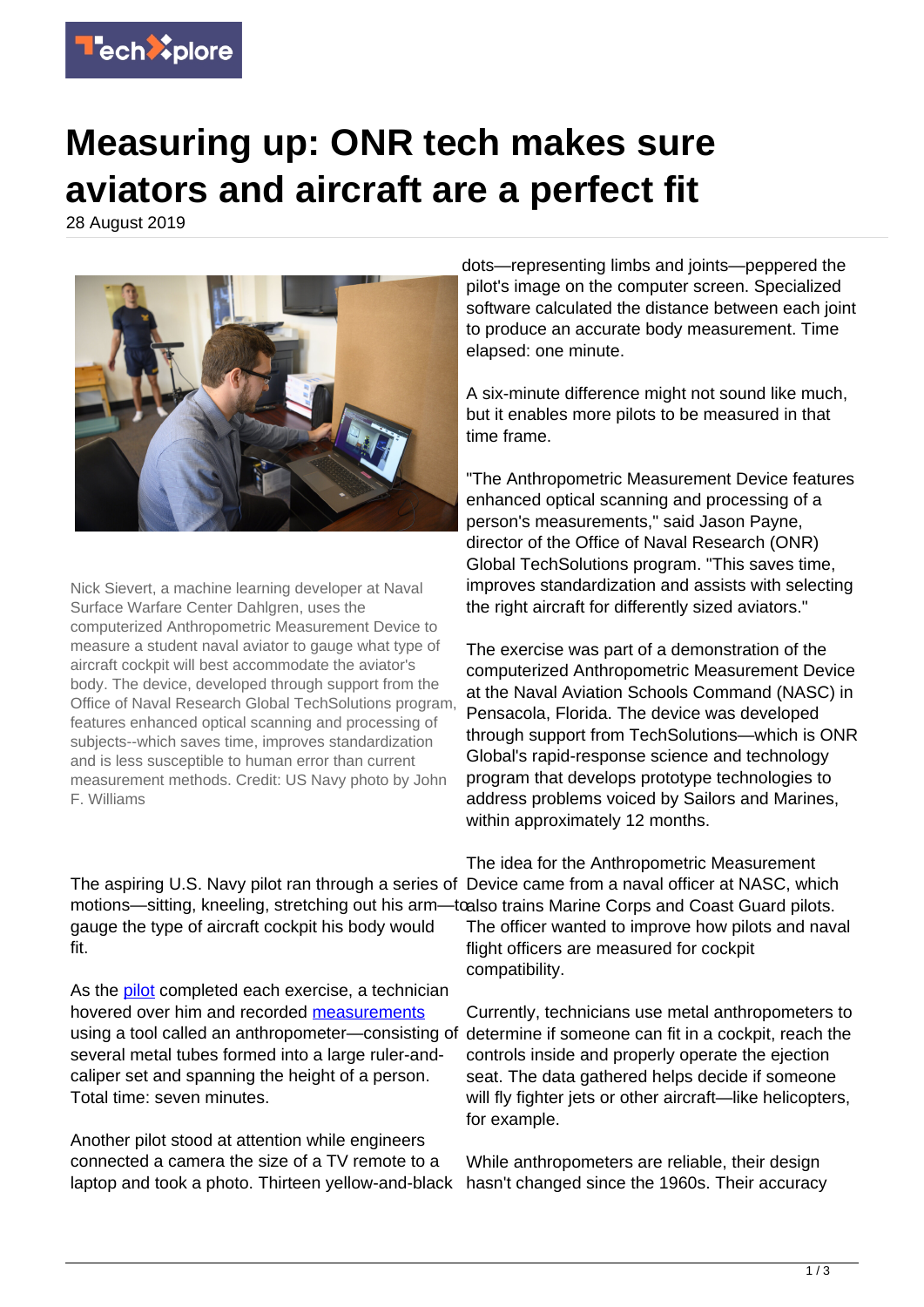

also can vary due to *human factors* like the height of Provided by Office of Naval Research technicians conducting measurements, differences in chairs used for sitting-height tests and even technician fatigue related to screening large groups of people all day.

This can be problematic at the more than 12 sites nationwide that screen individuals applying to become naval aviators. Before attending the U.S. Naval Academy or officer candidate school, aspiring aviators are measured with anthropometers. After commissioning, these individuals report to flight school at NASC and are measured again. If they don't meet NASC measurement standards, regardless of their original results, the hopeful pilots might find their flight dreams grounded.

To address this and standardize the measurement process, TechSolutions partnered with researchers at Naval Surface Warfare Center (NSWC) Dahlgren Division to develop the computerized Anthropometric Measurement Device for greater accuracy and speed.

"The resulting measurement process will be faster, less susceptible to [human error](https://techxplore.com/tags/human+error/), and provide data that can be transferred easily between locations and stored in a central repository," said Megan Kozub, software lead at NSWC Dahlgren.

Patricia Goolsby, an NASC anthropometrics technician, viewed the TechSolutions device as a valuable complement to current methods: "I like that you can essentially take a picture and the work is done. I think it will help streamline the evaluation process."

The device also earned praise from pilots measured at the Pensacola demonstration.

"Being on the cutting edge of technology is always good," said Ens. Nathan Largent. "Simple things like this will lead to bigger innovations later on."

Kozub said the Anthropometric Measurement Device will undergo more testing and hopefully be transitioned to the fleet within a year.